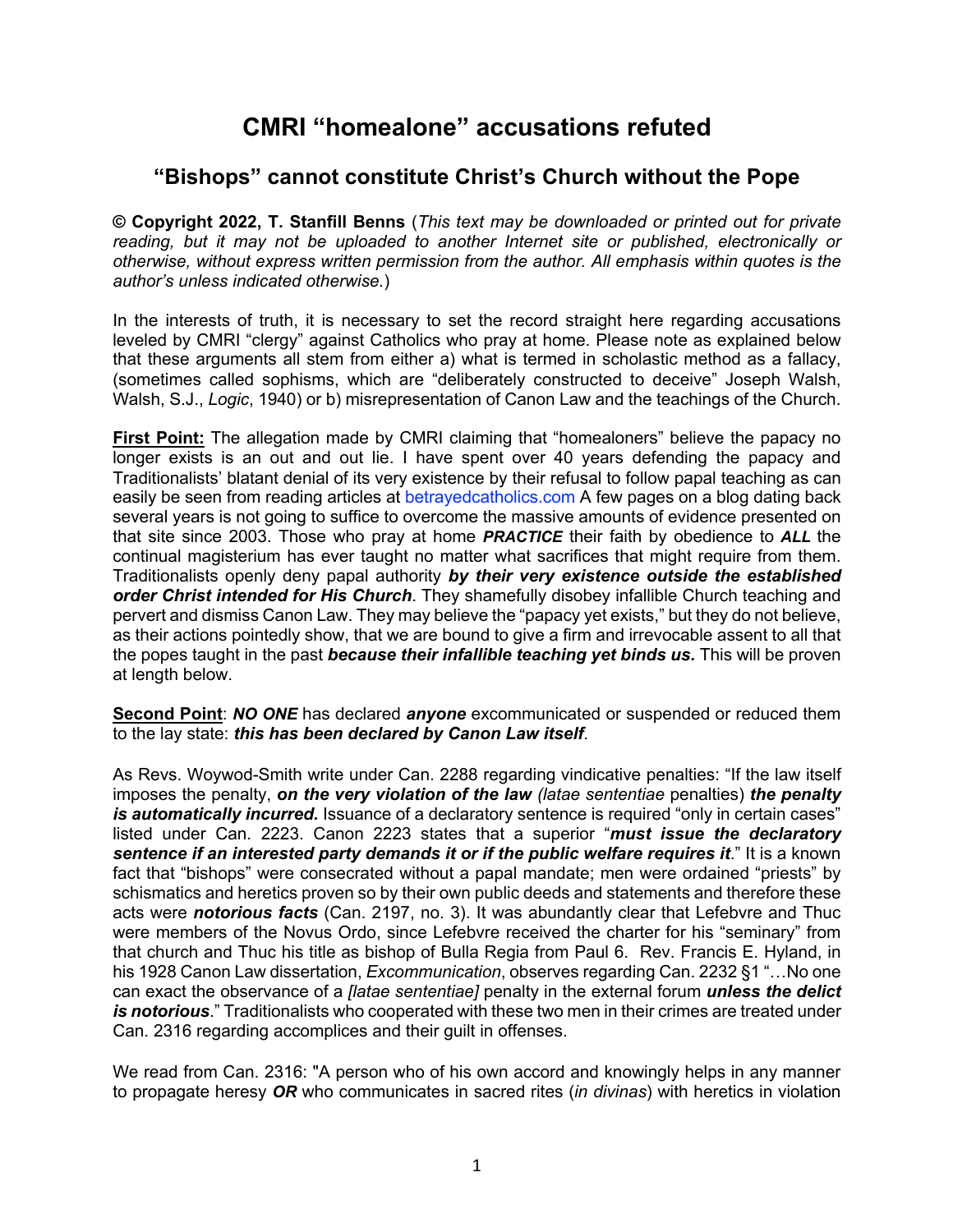of the prohibition of Can. 1258 incurs suspicion of heresy," and after six months falls under the prescriptions of Can. 2315 (Revs. Woywod-Smith). Canon 2315 states that if those communicating in the sacraments of heretics do not amend within six months, they are liable to the penalties for heresy. Any cooperation must be committed *knowingly*, yet Woywod-Smith comment under Can. 2200: "*The authorities presume the subject knows the law and if he violates it he is considered to have broken it willfully. If he claims to be free from liability, THE BURDEN OF PROOF RESTS WITH HIM.*"

Rev. Adolphe Tanquerey teaches in his *Dogmatic Theology*, Vol I, p. 160: "All theologians teach that publicly known heretics, that is *those who belong to a heterodox sect through public profession or those who refuse the infallible teaching authority of the Church* are excluded from the body of the Church *even if their heresy is only material heresy*." This amounts to the unanimous opinion of theologians, which binds Catholics under pain of mortal sin. And this is not even taking into consideration Canons 2370 and 2372, suspending all these so-called clerics from acts of jurisdiction of any kind, even if received in good faith, until the Roman Pontiff lifts the suspension! Until it is lifted, they are forbidden to exercise the orders received. But while those laws are applicable when we have a reigning Pontiff and are still in force, our situation is governed by Pope Pius XII's *Vacantis Apostolicae Sedis,* written specifically for interregnums, which declares null and void all acts usurping papal jurisdiction or correcting, changing or dispensing from papal laws.

So blame the law, not those sneeringly referred to by Cekada as "homealoners." Even if what Woywod-Smith said above was not the case, which it most certainly is, Can.1935 allows the laity to make such accusations whenever "an obligation to denounce an offender exists… by *law* (Can.1325) or in view of *danger to the faith or religion* or other imminent public evil." So sorry CMRI, that gives the laity *a right to denounce you*. Can. 1325 commands Catholics to profess their faith *publicly* "Whenever silence, subterfuge or manner of acting" would indicate "an implicit denial of their faith, contempt of religion, an insult to God or scandal to their neighbor." The impious idea that bishops can rule the Church in the absence of the Roman Pontiff has been condemned by the Church numerous times as the old Catholic/Gallicanist heresy. Canon 1325 obligates *ALL* Catholics to rise up in defense of the papacy and condemn Traditionalist clergy impersonating true priests and bishops and presenting themselves as the continuation of Christ's Church on earth.

**Third Point:** And while we are on the subject of the law, another comment needs to be addressed: that homealoners say all Traditionalist clergy must stop offering the Mass and dispensing the Sacraments and return to the lay state. Once again, this is not our opinion or something we made up — it comes straight from the popes themselves, Canon Law, the practice of the Church and the Sacred Congregations. These teachings have been repeatedly used as proofs in articles on the website. Because Traditionalists present as the continuation of the true Catholic Church minus Her head, the Roman Pontiff, they and their supporters are guilty of the Old Catholic/Gallicanist heresy. We have frequently quoted Pope Pius VI's *Charitas*, Pope Pius IX's *Etsi Multa,* also *Graves ac Diuturnae,* especially*,* which clearly teaches that the faithful cannot resort to schismatics and those without a legitimate mission when deprived of their pastors.

"…It has always been especially characteristic of heretics and schismatics to use lies and deception… They love to deceive the unwary and the innocent and to draw them into error by deception and hypocrisy. They repeatedly state openly that they do not in the least reject the Catholic Church and its visible head but rather that they are zealous for the purity of Catholic doctrine, declaring that they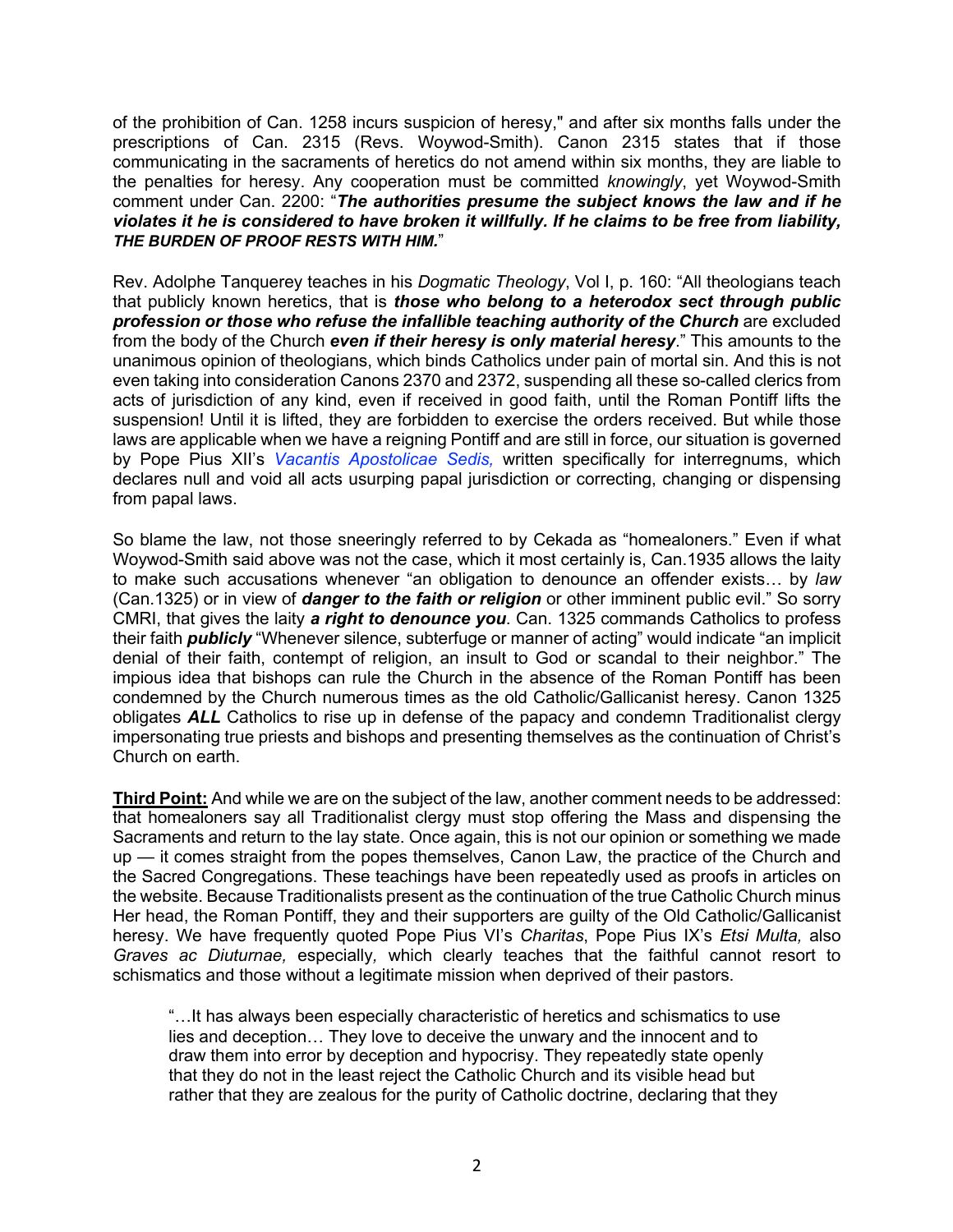are the heirs of the ancient faith and the only true Catholics. But in fact they refuse to acknowledge all the divine prerogatives of the vicar of Christ on earth and do not submit to His supreme magisterium… *[The faithful] should totally shun their religious celebrations, their buildings… writings and all contact with them. They should not have any dealings or meetings with usurping priests and apostates from the faith who dare to exercise the duties of an ecclesiastical minister WITHOUT POSSESSING A LEGITIMATE MISSION OR ANY JURISDICTION. They should avoid them as strangers and thieves who come only to steal, slay, and destroy*… *Give support strongly and constantly to your legitimate shepherds who have received a legitimate mission from this Apostolic See"* (*Graves ac Diuturnae).*

How can the faithful ignore this command of the pope to *utterly reject* the ministrations of those who cannot and have not proven they possess a legitimate mission? What right has anyone to refuse to obey a papal decree in favor of the "infallible" hierarchs of Traditionalism?! Episcopal mission can be granted only by the papal mandate, not consecration itself, *and therefore these men have no jurisdiction and cannot grant it*. Canon 200 states that "*He who claims to possess delegated jurisdiction has the burden of proving the delegation.*" These men also must prove beyond a reasonable doubt that they are *not* guilty of heresy per Can.2200 (see the subhead *The doubtful pope rule*, no. 3, in the *Material-formal Hypothesis Is a Trojan Horse* article). They avoid providing this proof by invoking *epikeia*; but *epikeia* has been proven over and over again to be inapplicable to this situation, as explained on betrayedcatholics and related sites. It is a tool that was initially employed by the Gallicanists and so it should be no surprise that it has become the watchword for these *new* Gallicanists now presenting as the true Church. See https://www.betrayedcatholics.com/epikeia-use-in-papal-mandate-necessity-a-gallicanist-ruse/

Since law is the topic here, let us also address the preposterous pretensions of these Traditionalists to possess authority over Catholics by virtue of their existence as legal or moral entities. See paragraphs two, three and four, page 130, below.

#### PERSONS IN GENERAL

130

#### ART. II.

### General Principles Applicable to Moral Ecclesiastical Persons

There are in the Church besides physical persons also moral<br>persons or corporations. We shall: 1) define a moral person;<br> $Z$ ) classify moral persons; 3) explain their method of operating;<br> $4$ ) determine how a moral person

### \$1. MORAL PERSON DEPINIES

 $\label{eq:3}$  <br> A moral person is a juridical entity, constituted by public authority, whisting independently of the persons who compose it, and endowed with the capacity of a<br>counting and exercising raphs in the corporate ra

be acknowledged as a moral person. In our tour dust the law is a correlative that the law expectation as a moral person by the law it is not required that the law increases prevers an error person is a moral person below

### PERSONS IN GENERAL

131

rship, otherwise action by majority vote is impossible (c. 100,

should be noted, that although ecclesiastical moral pers It should be noted, that also by the State in virtue of the<br>specifierty of the chromeloged as such also by the State in virtue of the<br>specificaty of the Church in matters spiritual, yet where this<br>specification is a in mos

## §2. DIVISION OF MORAL PERSONS

 $$\sf 42$ . Divisions or Mon.u. Pitkions are either of direct and the process are either of divine or ecclesiatical law. The Church universal, and the Apostolic See are moral persons by divine law. The Church universal was d

### §3. MODES OF OPERATION  $(c. 101)$

The acts of a son-collegiate moral person, e.g., a seminary,<br>hospital, etc., are governed principally by its statutes. Where the<br>statutes are silent to common law should be consulted. As a rule<br>three is a board of trustee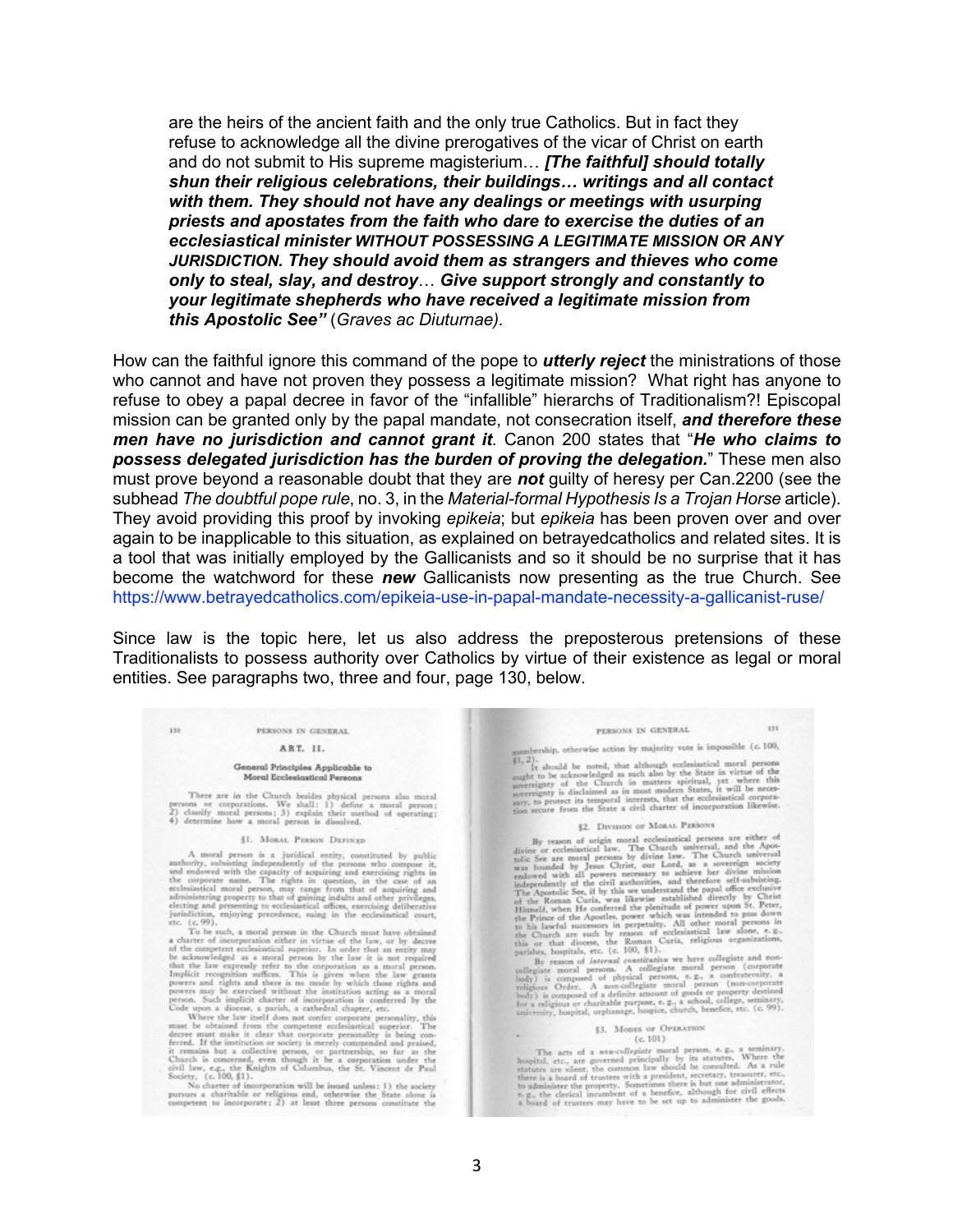This page is taken from *A Manual of Canon Law* by Rev. Matthew Ramstein, S.T., Mag., J.U.D, OFM, 1947. Paragraph two reads: "To be such, a moral person in the Church must have obtained a charter of incorporation either in virtue of the law or by decree of the *competent ecclesiastical superior*…" Paragraph three reads: "Where the law itself does not confer corporate personality, this must be obtained from the *competent ecclesiastical superior*." This we find in Can. 147: "An ecclesiastic office cannot be validly obtained without canonical appointment. By canonical appointment is understood the conferring of an ecclesiastical office *by the competent ecclesiastical authority in harmony with the sacred canons*." There is no Traditionalist who can produce any such charter as referred to above since Traditionalism has never even been *considered* for approval by the Holy See as a corporate personality. Nor are there any laws that they can construe as granting them such status. They cannot claim to issue from competent ecclesiastical authority without the papal mandate, assignment to a diocese and papal permission to establish seminaries. Schismatics such as Thuc and Lefebvre lost all status as such legal persons under Can. 188 no. 4 by their adherence to the Novus Ordo church, so are scarcely considered competent ecclesiastical authorities. Power comes with *canonical appointment to an office*, not from one's status as a moral/legal person.

As Ramstein notes, legal or moral persons, baptized or not, lose their status as such when they cease to be members of the Church (by public heresy, apostasy or schism). Those advocating this craziness are appealing to this corporate entity concept knowing it is classified in law as a "legal fiction." A legal fiction is defined as: "...a rule of law which assumes as true, for a just cause, something which is false but is not impossible... 'Where there is *truth*, fiction of law does not exist.'…Legal fiction is admissible only in cases explicitly mentioned by law. It must not be extended to similar cases... *This rule of law is not applicable to penalties*" (*Canon Law*, Abp. Amleto Cicognani, 1935). According to the Catholic Encyclopedia under Bigamy: "Many of the best canonists of today (e.g. D'Annibale and Gaspari)" hold [that] a legal fiction "at all times is dangerous." So Traditionalists can add legal fiction to their long list of desperate measures to bolster their non-existent legitimacy. Oh, and by the way, Ramstein notes that *"In the absence of an authentic declaration concerning the meaning of the law anyone may interpret the law for himself provided he observes the rules set down by the lawgiver in Canons 18-21*," (pg. 93). So, Traditionalists have no right to demonize "lay canonists."

**Fourth Point:** "Homealoners" *DO SAY* that *Traditional pseudo-bishops do not possess jurisdiction and cannot possess it because all jurisdiction comes from the Pope.* Why? Because *the popes themselves say this*, not us, and even a superficial study of the Vatican Council documents shows this is true.

Hear what Pope Pius XII teaches in *Mystici Corporis,* 1943:

"Bishops must be considered as the more illustrious members of the Universal Church, for they are united by a very special bond to the divine Head of the whole Body and so are rightly called 'principal parts of the members of the Lord;' moreover, as far as his own diocese is concerned, each one as a true Shepherd feeds the flock entrusted to him and rules it in the name of Christ. *Yet in exercising this office they are not altogether independent but are subordinate to the lawful authority of the Roman Pontiff, although enjoying the ordinary power of jurisdiction which they receive directly from the same Supreme Pontiff."* https://www.vatican.va/content/pius-xii/en/encyclicals/documents/hf\_pxii\_enc\_29061943\_mystici-corporis-christi.html

And from this same pope in *Ad sinarum gentum*, 1954: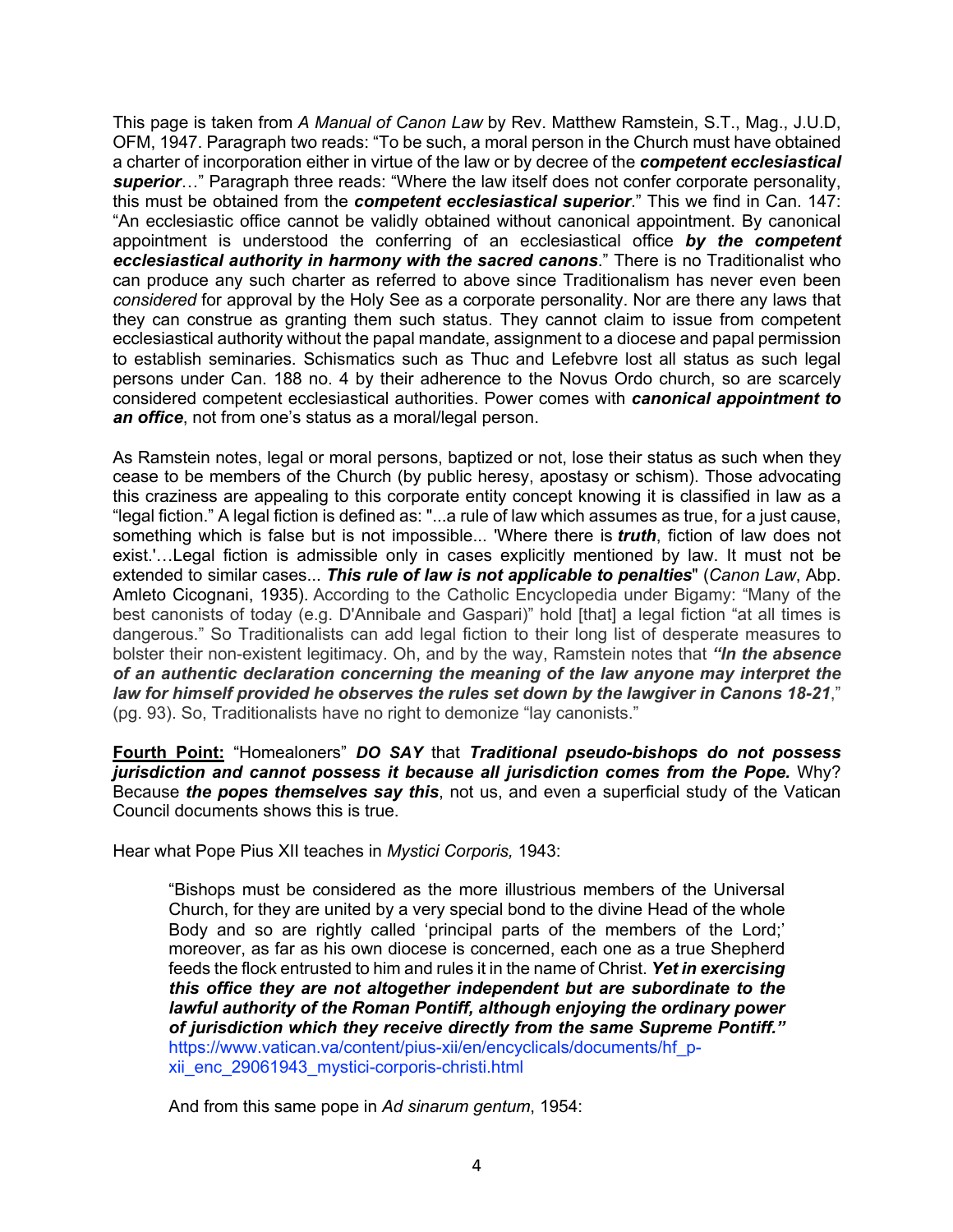"…The power of orders (through which the ecclesiastical hierarchy is composed of Bishops, priests, and ministers) comes from receiving the Sacrament of Holy Orders. *BUT THE POWER OF JURISDICTION, WHICH IS CONFERRED UPON THE SUPREME PONTIFF DIRECTLY BY DIVINE RIGHTS, FLOWS TO THE BISHOPS BY THE SAME RIGHT, BUT ONLY THROUGH THE SUCCESSOR OF ST. PETER,* to whom not only the simple faithful, but even all the Bishops must be constantly subject, *and to whom they must be bound by obedience and with the bond of unity*." https://www.vatican.va/content/pius-xii/en/encyclicals/documents/hf\_pxii\_enc\_07101954\_ad-sinarum-gentem.html

And from Pope Leo XIII in *Satis Cognitum*:

"…Indeed, Holy Writ attests that the keys of the Kingdom of Heaven *were given to Peter alone*, and that the power of binding and loosening was granted to the Apostles and to Peter; *but there is nothing to show that the Apostles received supreme power without Peter, and against Peter. Such power they certainly did not receive from Jesus Christ.* Wherefore, in the decree of the Vatican Council as to the nature and authority of the primacy of the Roman Pontiff, no newly conceived opinion is set forth, but the venerable and constant belief of every age (The Vatican Council, Sess. iv., cap. 3)" https://www.vatican.va/content/leoxiii/en/encyclicals/documents/hf\_l-xiii\_enc\_29061896\_satis-cognitum.html

*Satis cognitum* above directly contradicts Cekada, who stated that Sedevacantists and Traditionalists in general receive their jurisdiction directly from Christ, just as the early Protestants claimed! Now, please explain to me how you can ignore the popes and the Vatican Council to take the word of men who definitely have a horse in the race when it comes to proving they are "true bishops" who constitute the continuation of the Catholic Church. Has it never occurred to anyone that these pseudo-clerics are protecting their considerable financial resources and elevated "ecclesiastical" status? And certainly they wish to avoid at all costs the embarrassment that would follow if Catholics actually followed papal teaching regarding their orders and not the hype they pump out for the gullible. As Pope Boniface VIII proclaimed, all who wish to save their immortal souls must be obedient to the Roman Pontiffs, but that seems to mean very little to those who heatedly defend the very men expecting them to believe lies.

**Fifth Point:** One CMRI pseudo-cleric uses the strawman argument opposed to logic, also known in scholastic terms as *ignorantio elenchi,* to condemn those who pray at home. A strawman is a fallacious argument that distorts an opposing stance in order to make it easier to attack. Essentially, the person using the strawman *appears* to attack their opponent's stance, while in reality they are actually attacking a distorted *version* of that stance. I have made it clear in articles on my site that I still believe the Mystical Body, the *interior and even material* aspect of the Church, yet exists. I use the word *juridical* to qualify its lack of physical and visible (clerical) existence. I state only a *proven fact,* which even some Traditionalists admit: the Church as we knew it no longer exists. The pseudo-cleric in question presents what I said as denying that the Church exists *altogether*, a *distortion* of something I never wrote or intended, and this can be proven. He also asks people to believe that there is no difference between what he states and what I write. He then uses that *distortion* to justify all his other conclusions and further indictments. This is nothing more than a lie dressed up as truth.

This pseudo-cleric also says homealoners teach that the Church and the papacy have ceased to exist and so promote their own (foreign) idea of a true church. This is actually a patent lie and can be proven as such, since I have done nothing but defend the papacy and demand obedience to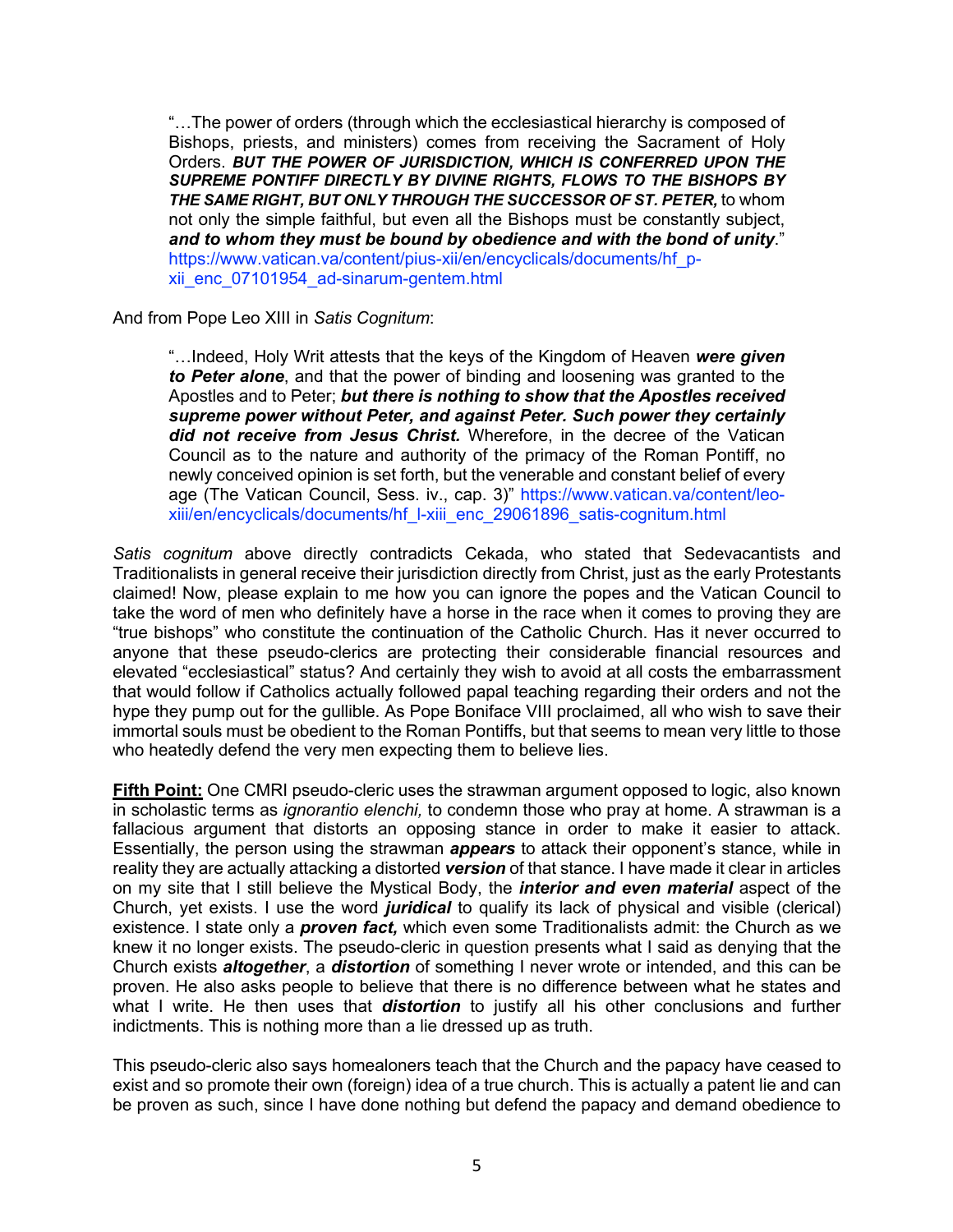the popes from St. Peter to Pius XII, precisely because Traditionalists have so flagrantly failed to do this. I insist on obedience to *ALL* the popes have ever taught, just as they have taught it: they demand obedience first to their own sect and only to their skewed interpretation of what the popes teach. I think it is rather clear that we do not at the present time have a true pope, but I have never said and would never say that the papacy has ceased to exist altogether because I have no way of knowing this, an important distinction Mr. Pseudo-cleric fails to make. I have said that the *juridical* Church has ceased to exist because it has, since the bishops alone cannot constitute it without Peter at their head, as the popes have clearly stated many times. This is a truth all Catholics are bound to believe. Traditionalists are asking us to believe the opposite of that truth: that during an interregnum men not even certainly validly ordained or consecrated, with no official recognition from the Church or reconciliation of their clerical status, can constitute the Church in the absence of a true pope. This is contrary to all Church law and infallible papal teaching, as I have gone to great lengths to demonstrate.

Henry Cardinal Manning believed that "he who withholdeth" was the pope and he would be taken out of the way when Antichrist appeared. This means that Cardinal Manning foresaw that the Church would be left without the pope, which has happened. He also predicts that the flock would then be scattered. Did he believe it would then exist as it had before in the body of bishops? No; he wrote an entire book (*The Pastoral Office*) and other works testifying to the fact that without the pope there can be no *juridical* Church. So do Traditionalists want to also condemn one of the greatest champions of the papacy that ever lived?! I also have said it would take Divine intervention now, given the present situation, to restore the papacy, and many scriptural commentators, saints and holy seers state that Our Lord alone will be able to restore order in the Church and the world during this time, or will end everything with His Second Coming.

And while I am accused of promoting an idea of the Church different from what the Church Herself holds, what has been presented on my website so far on this subject has been based on nothing but papal and conciliar documents and the works of approved theologians. Traditionalists who question this only betray their ignorance of the wondrous fashioning of *Christ's Mystical Body* and its precious treasures; they distort and misconstrue what they cannot understand. The interior life is something so far removed from them, devoting themselves to exterior aspects of the Church's existence as they do, that they cannot possibly fathom it. Future articles expanding on the Church's teaching regarding the nature of the Mystical Body and the role of the laity in the Church for these times are now in production and should be available soon.

**Last Point and summary**: It is both preposterous and an indication of a certain species of desperation on the part of CMRI to assert that homealoners are trying to overthrow the papacy and are in league with the Siri sycophants and the usurpers in Rome to accomplish this. The absurdity of the Siri hypothesis from a canonical and doctrinal standpoint was first addressed in the 1990 book, *Will the Catholic Church Survive…* Articles available at betrayedcatholics.com clearly demonstrate that the Siri nonsense has no basis whatsoever in fact, and there is a mountain of evidence not yet published that further confirms this. As for any affiliation with Rome, anyone who reads site articles and *The Phantom Church in Rome* know how false such a claim truly is. If a rational outsider were to take an objective look at Traditionalism and do a little investigating to determine who really has the most to lose in all this, they would soon discover it is certainly not "homealoners." So what's all this fuss *really* about?

Catholics who pray at home are united in faith but scattered all over the world, consist of individual families with few community ties if any, wish only to follow their consciences and worship God according to His will for these times and to be left alone. It is hard, therefore, to understand how any establishment such as *CMRI and related organizations worth literally millions in real*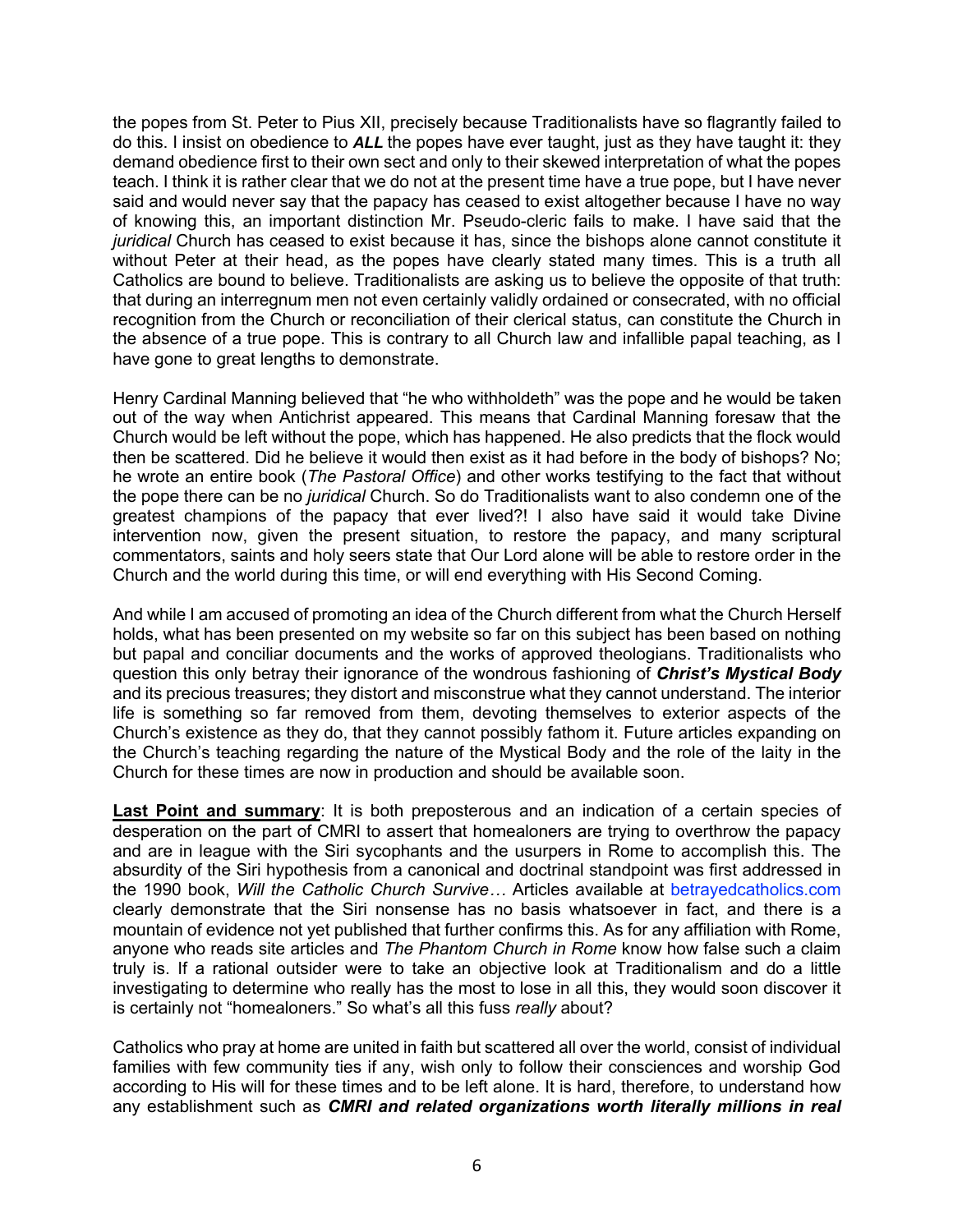*estate assets alone* could portray such a group as any real threat. Unless, of course, their *doctrinal and moral existence is at risk* (which is the real issue here). Otherwise, attacking "homealoners" is a little like smashing an ant with a sledgehammer. More than just a few individuals, including CMRI itself, have hinted that certain Traditionalists secretly sympathize or have dealt with the Vatican 2 church. So let us reiterate even more loudly: *they are the ones reaping the profits, they exact obedience, they receive the acclaim*, not those praying quietly at home or even the comical "hidden pope" crowd.

The proof of the pudding is found first in Holy Scripture, Tradition, papal and conciliar decrees, the doctors and saints and then the teachings of canonists and approved theologians. These in our times are the only trustworthy sources of authentic teaching, not some questionably valid bishop or priests piously preaching their Sunday sermon. Anyone not clinging primarily to the teachings of the continual magisterium cannot claim to be Catholic and certainly cannot take it upon themselves to instruct the faithful. For further confirmation of what is stated here, see the author's work on the material-formal issue, addressing the recent controversy between Dolan and Sanborn on its legitimacy: *Material-formal Hypothesis a Trojan Horse*: CMRI's papal authority kerfuffle. And please do enjoy the comments below by a young person who finds it very difficult indeed to logically sort out the accusations made by CMRI against "homealoners."

## *+ + + + + + + + + + +*

# *But I am so foncused!*

**By "C"**

## *"C" asks: Am I missing something here? They seem to be intent upon proving themselves wrong!*

**CMRI**: Homealoners" say the Church and papacy no longer exist and follow their own ideas of what "the true Church" means.

**Answer**: No they don't. They say there is no pope *at the present time* which is what Trads believe apparently, according to point 6 below ('the reality of the vacancy of the Holy See'). We believe in the papacy and all it has proclaimed since the time of Christ, which is more than Trads do. Trads act without a pope's authority (by their own admission — where is their pope?) and reject any past papal pronouncements which challenge the Trad stance.

The church is as it has always been, but there is no pope (as Trads believe, see point 6 again). And so there are no clergy, because they can only act through authority given by a pope. Without papal authority, you're not Catholic clergy. That is what heretics and schismatics do -— claim authority without a pope.

**CMRI**: Traditionalists have no jurisdiction since there is no Pope, so all Traditional clergy must stop offering Mass and dispensing the Sacraments, voluntarily returning to the lay state.

**Answer**: This is correct. And Trads seem to agree with us, according to 4 below.

**CMRI**: "Homealoners" say that Traditional Catholic bishops don't possess jurisdiction because all jurisdiction comes from the Pope.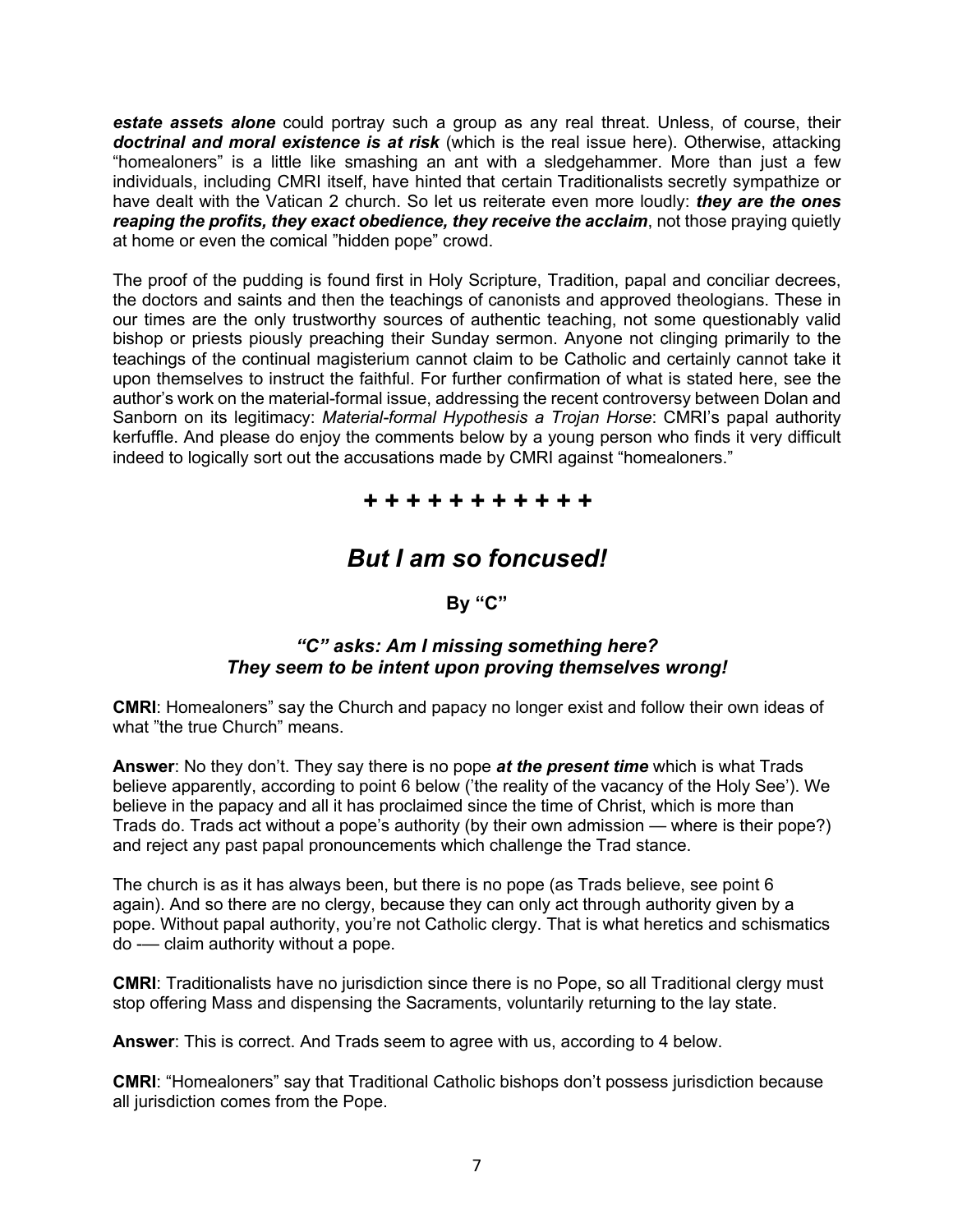**Answer**: Correct. And Trads seem to agree with us, according to 4 below.

**CMRI**: Only a true Pope is vested with the authority to pronounce a sentence on the status of those ordained and consecrated since 1958 and whether or not they possess jurisdiction. Selfappointed lay "canonists" do not possess that power.

**Answer**: Correct again. So who is the pope that has pronounced sentence giving authority to the Trad 'bishops'? If there's no pope to pronounce their authority (and Trads believe this as stated in point 6 below), this statement says there can be no bishops. Also, how can anyone prove they are anything more than a layman, without a pope to say otherwise? And I'm sorry, but you really can't give yourself authority.

So why are you asking me to pronounce that you have jurisdiction and are valid? In order to accept your authority and anything you say, I would need to pronounce your validity and jurisdiction. This statement of yours says I cannot do that and there's no pope to do it, either. According to you, I must not pronounce that any bishop has validity and jurisdiction. So I can't follow any 'traditional' clergy. Or any clergy.

**CMRI**: Laymen have no right to judge Traditional bishops if they were consecrated by valid bishops who used valid matter and pronounced the valid form of the Sacrament during the Consecrations.

**Answer**: OK. So without a pope to say otherwise, what makes these Trad 'bishops' anything more than laymen? (See point 4 again.) And by the way — any person off the street could have "valid matter and pronounce the valid form of the sacrament". But without a pope it is obviously meaningless. It doesn't make them *consecrated* unless you're a heretic or schismatic. Then you don't need the pope. In fact the two unfailingly go together, by definition.

And how can we know this (that they were valid bishops)? You just said only a pope can pronounce whether or not a bishop is valid.

**CMRI**: CMRI has the right to conclude that it is "hidden pope" believers and "homealoners," in collusion with the false Vatican 2 church, who are trying to overthrow the papacy. In this way they project their own guilt onto the Traditional Catholic bishops and priests, to divert attention from their own sins. Traditionalists "recognize the reality of the vacancy of the Holy See."

**Answer:** Overthrow the papacy? But you just said you "recognise the reality of the vacancy of the Holy See". So do we. Trads do seem remarkably keen to reject past popes' pronouncements if it doesn't suit them and assume authority/jurisdiction without a pope. Sounds like they might be "trying to overthrow the papacy". This point makes even less sense than the others.

## **CMRI points referenced above**

1. "Homealoners" say the Church and papacy no longer exist and follow their own ideas of what "the true Church" means.

2. Traditionalists have no jurisdiction since there is no Pope, so all Traditional clergy must stop offering Mass and dispensing the Sacraments, voluntarily returning to the lay state.